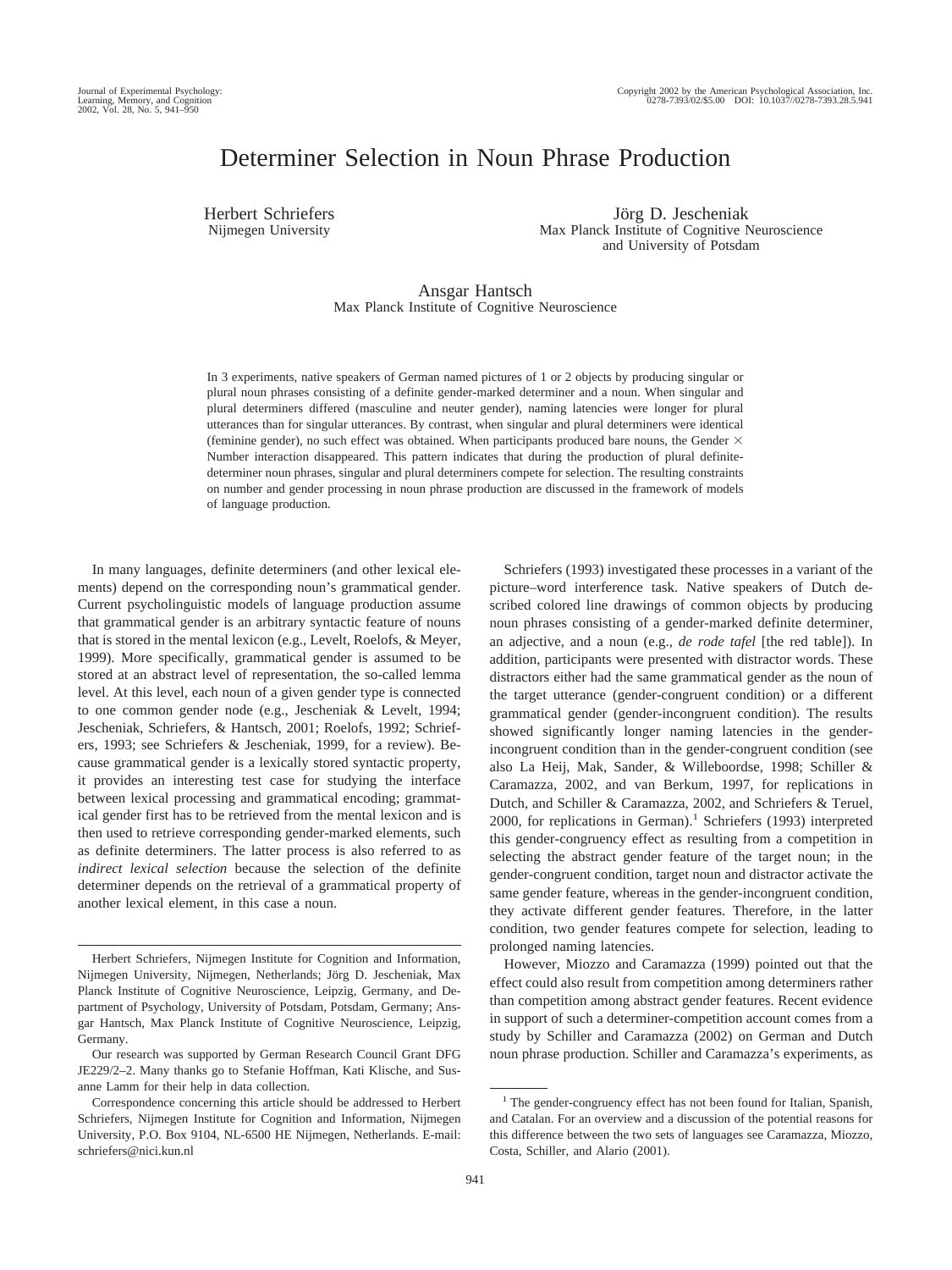well as the present experiments, made use of the fact that singular definite determiners in German (and Dutch) are gender marked, whereas the gender marking is neutralized for plural definite determiners. For example, German, the language used in the present study, has three gender classes: masculine, feminine, and neuter, with the corresponding singular definite determiners *der*, *die*, and *das*, respectively. In the plural, however, the definite determiner for all three gender classes is *die*, which is identical in form to the singular feminine definite determiner.

In their experiments, Schiller and Caramazza (2002) observed a gender-congruency effect for singular noun phrases with gendermarked definite determiners, replicating the results mentioned above. However, for plural noun phrases, no gender-congruency effect was obtained. Schiller and Caramazza interpreted these results as follows: They argued that the target noun's abstract gender feature is retrieved irrespective of whether speakers eventually produce a singular noun phrase or a plural noun phrase. In their view, gender retrieval is a noncompetitive process and gender comes for free whenever the lemma of the target noun is selected (Schiller and Caramazza, 2002). By contrast, the subsequent selection of the corresponding definite determiner is assumed to be a competitive process. When a speaker produces a singular noun phrase in the gender-incongruent condition, two different determiners activated by the target noun and by the distractor compete for selection. No such competition is assumed to occur in plural noun phrases because the plural definite determiners for the three gender classes are identical.2

Evidently, this interpretation crucially depends on the assumptions one makes about which determiners a singular distractor will activate. That is, does a singular distractor activate its singular determiner only or also its plural determiner, and how does this interact with the number feature of the target utterance? Because there is no answer to this question available yet, we took a different approach to the issue of determiner competition in the present study. We used a simple object-naming task, in which participants produced singular or plural gender-marked definite noun phrases in response to one or two target objects. This task entailed production processes only, such that valid inferences should have been more easily achieved. The only assumption we needed to make was that the form-identical yet syntactically different determiners share a representation on at least one level in the mental lexicon (i.e., at the lemma level, the word form level, or both). It is important to note that with respect to the issue at hand, all these options lead to the same predictions. With this qualification in mind, we next develop our specific hypotheses and defer to the General Discussion the question of at which level the representational overlap is to be located. To anticipate the results, the shared representation assumption was supported by the experimental data.

In contrast to the lexically specified and hardwired gender feature, the number feature is variable and dependent on properties of the to-be-expressed message. That is, if the speaker wants to talk about one exemplar of a kind, the number feature has to be specified as singular. By contrast, if the speaker wants to talk about multiple exemplars of a kind, the number feature has to be specified as plural. Considering the production of gender-marked singular and plural noun phrases raises the question of how the lexically specified gender feature and the conceptually specified number feature are used for retrieving the correct definite determiner. In the following paragraphs, we discuss three hypotheses

and outline their predictions for a production task in which participants produce simple singular or plural noun phrases with definite determiners. These three hypotheses are different instantiations of the view that determiners compete for selection (e.g., Caramazza et al., 2001).

The first hypothesis is referred to as the *number-dominance hypothesis.* According to this hypothesis, the number feature dominates the gender feature. For a singular noun phrase, the number feature will restrict the set of possible determiners to the three singular determiners. The noun's gender feature is then used to select the target determiner from this restricted set. For plural noun phrases, the number feature will activate only one determiner, namely *die*. As a consequence, any difference in the speed of producing a singular noun phrase versus a plural noun phrase should be independent of the actual grammatical gender of the target noun. Furthermore, the selection of the plural determiner should be faster than the selection of the singular determiner, because the latter selection process comprises the selection of one out of three candidates via the gender feature, whereas the former selection process comprises only a one-step selection of the plural determiner via the number feature *plural*. Thus, when comparing utterance-onset latencies for singular and plural noun phrases from the three different gender classes, the number-dominance hypothesis predicts a main effect of number, with faster utterance-onset latencies for plural noun phrases than for singular noun phrases. There might also be a main effect of gender class because the three gender classes necessarily comprise different to-be-named pictures. Such an effect is not critical for the present hypothesis. But clearly the number-dominance hypothesis does not allow for any differential influence of gender class on the predicted singular– plural difference (i.e., there should be no Gender Class  $\times$  Number interaction, provided that the ease of plural formation is comparable for the items used in the three gender class conditions). The latter qualification emphasizes the need for controlling for potential differences in the ease of plural formation independently of determiner selection. We return to this point below.

The number-dominance hypothesis can be contrasted with what is referred to as the *gender-dominance hypothesis*. According to the latter hypothesis, the gender feature of the target noun will activate the corresponding singular and plural determiners. The number feature will then select the appropriate target determiner. For target nouns of masculine and neuter gender, the gender feature will activate two determiners (*der* and *die* for singular and plural masculine nouns and *das* and *die* for singular and plural neuter nouns); the number feature will guide the eventual selection between these two determiners. For nouns of feminine gender, the gender feature will activate only one determiner (*die* for singular feminine and plural feminine). Thus, for singular and plural noun phrases with masculine or neuter nouns, two determiners will initially compete, and the number feature will guide the selection of the eventual determiner. For singular and plural noun phrases with feminine nouns, by contrast, no such competition will be

<sup>2</sup> Actually, the situation is more complex in German if one takes into consideration that articles also differentiate case. However, in the following, we focus on utterances probed in the present experiments, that is, noun phrases in nominative case. We return to the issue of case marking in the General Discussion.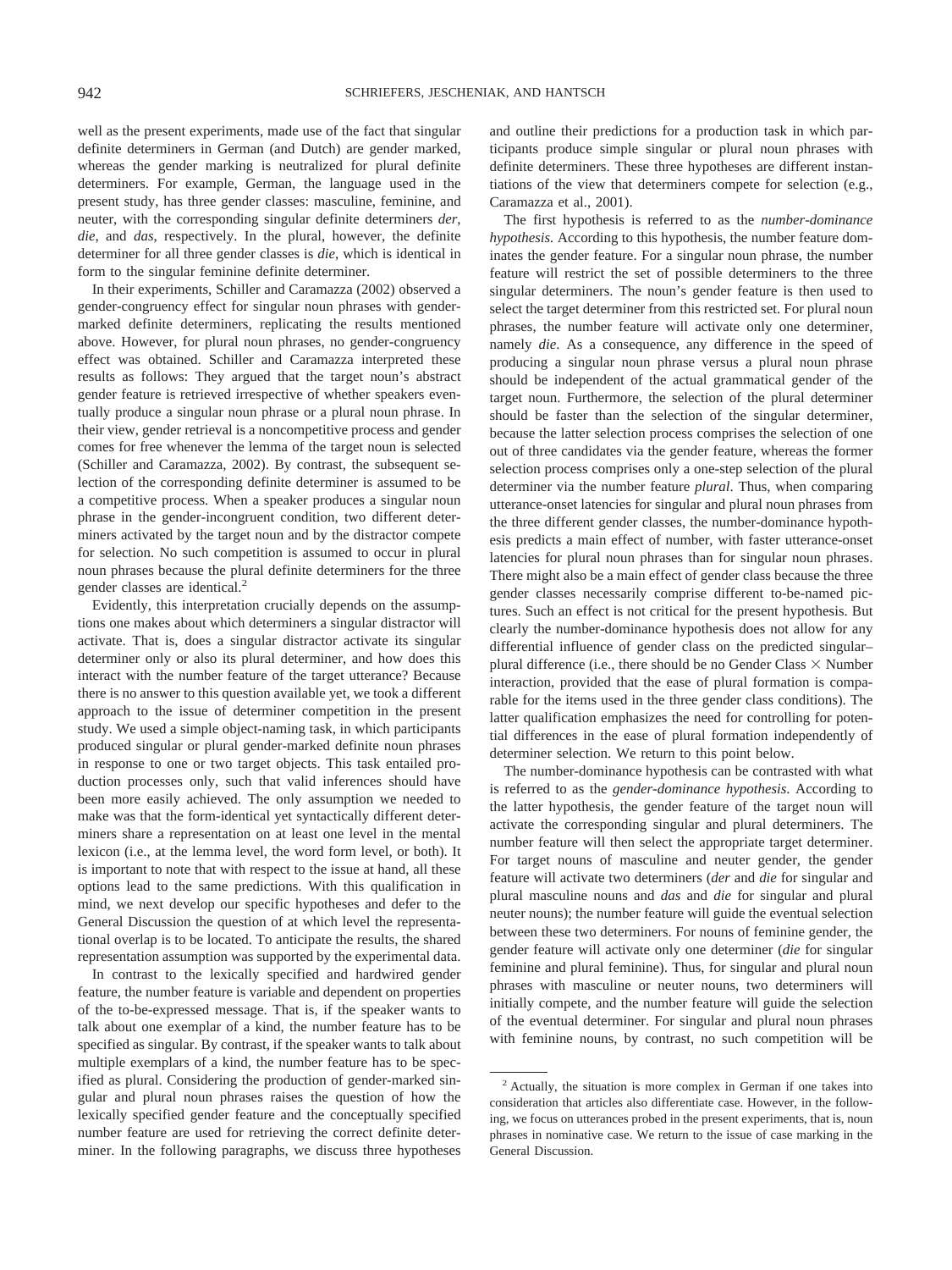present. Thus, the gender-dominance hypothesis predicts a main effect of gender class on utterance-onset latencies, with noun phrases with feminine nouns being initiated faster than noun phrases with masculine and neuter nouns. This main effect should be independent of the factor number (singular vs. plural). Again, a potential main effect of gender class is difficult to interpret on its own because it necessarily implies a comparison between different items. But because the presence or absence of this effect is crucial in the evaluation of the present hypothesis, one must obtain a baseline measure identifying possible differences in retrieval speed for the items in the three gender classes, independent of determiner retrieval. This baseline can be assessed by asking speakers to name pictures by simple singular or plural bare nouns (i.e., without determiners). This control task allowed us to determine which parts of a potential main effect of gender class are due to determiner selection and which parts are due to general between-item differences. In addition, it revealed whether the ease of plural formation is comparable for the items used in the three gender class conditions, which is important in evaluating the numberdominance hypothesis.

The third hypothesis is referred to as the *singular-as-default hypothesis*. According to this hypothesis, *singular* acts as the default value of the number feature. Irrespective of whether a picture eventually requires a singular or a plural noun phrase, it will always activate its lemma, its gender, and its corresponding singular definite determiner. Only when the number feature *plural* is activated (e.g., by presenting two exemplars of the same object as targets), will the number feature *plural* activate the corresponding plural determiner. Thus, for singular noun phrases, the correct singular determiner will become activated and selected without any competition or interference from other determiners. In the case of plural noun phrases with nouns of masculine or neuter gender, the noun will activate its corresponding singular determiner (*der* or *das* for masculine and neuter nouns, respectively), and the *plural* feature will activate the plural determiner, *die*. For plural noun phrases with feminine nouns, the activation from the noun lemma and from the plural feature will converge on the same definite determiner, *die*. As a consequence, production of noun phrases with masculine and neuter nouns in the plural will take longer than production of these noun phrases in the singular. For feminine nouns, by contrast, no such effect should obtain. Actually, for noun phrases with feminine nouns one might even expect an advantage of *plural* over *singular*, because in the former case the determiner *die* receives activation from the noun lemma and the number feature *plural*, whereas in the latter case it receives activation only from the noun lemma. Thus, in contrast to the other two hypotheses, the singular-as-default hypothesis predicts an interaction of gender class and number for utterance-onset latencies. This interaction should be due to higher costs associated with the transition from singular to plural noun phrases for masculine and neuter gender, relative to feminine gender.

The proposal that *singular* might function as the default specification of the number feature is related to results from studies on the computation of number agreement between subject and verb. In these studies, number-agreement errors were elicited experimentally by asking participants to complete sentence beginnings consisting of a subject noun phrase followed by a so-called local noun (e.g., a prepositional phrase). These experiments consistently showed that a sentence beginning with a singular subject noun

followed by a plural local noun (e.g., "the baby on the blankets") elicited more verb-agreement errors (i.e., plural verbs) than did the corresponding control condition with the local noun in singular (e.g., "the baby on the blanket"). By contrast, sentence beginnings with a plural subject noun and a singular local noun did not elicit more verb-agreement errors than did the corresponding control condition with subject noun and local noun in plural. This asymmetry has been explained by assuming that the number feature *singular* functions as a default value (see Bock, 1995, for an overview).

In the following experiments, the predictions from the three hypotheses described above were put to an experimental test. In Experiment 1, native speakers of German named pictures of simple objects by means of singular or plural noun phrases with definite determiners. In this experiment, the frequency of occurrence of the three determiners (*der*, *die*, and *das*) was controlled. Experiment 2 was a replication of Experiment 1 with the only difference that participants produced bare nouns in place of definite noun phrases; this tested for gender-class differences in the ease of producing singular versus plural forms that might have contributed to the pattern of results of Experiment 1.

Given the German gender system, it is logically impossible to control the frequency of occurrence of the different determiners and the frequency of occurrence of singular and plural trials within one experiment. Therefore, in Experiment 3 we replicated Experiment 1, but we controlled the frequency of occurrence of singular and plural trials rather than the frequency of occurrence of the three determiners.

In all experiments, singular and plural trials were cued in a perceptually similar way. Rather than presenting one versus two objects, two exemplars of an object were presented side by side on each trial. The to-be-named object (in a singular trial) or objects (in a plural trial) were identified by their color. If only one object was foregrounded by its black color (whereas the other object was presented in medium gray), the participant was instructed to produce a singular noun phrase. If both objects were foregrounded by their black color, the participant was instructed to produce a plural noun phrase. This procedure was used to make the plural trials perceptually less salient, thus preventing participants from initiating the articulation of the plural determiner, after having detected the presence of two objects, on the basis of some superficial visual cues only and without having retrieved the object name from the mental lexicon yet.

#### Experiment 1

In Experiment 1, participants named one or two target objects by producing either a definite singular noun phrase or a definite plural noun phrase.

#### *Method*

*Participants.* Sixteen native speakers of German, most of them students from the University of Leipzig, Leipzig, Germany, took part in the experiment. In all experiments described here, participants were paid DM 13 (approximately U.S. \$5). They had no known hearing deficit, and they had normal or corrected-to-normal vision.

*Materials.* We used line drawings of 60 different objects that each have one unambiguous name, and an equal number of line drawings of objects that have names with masculine, feminine, and neuter gender. With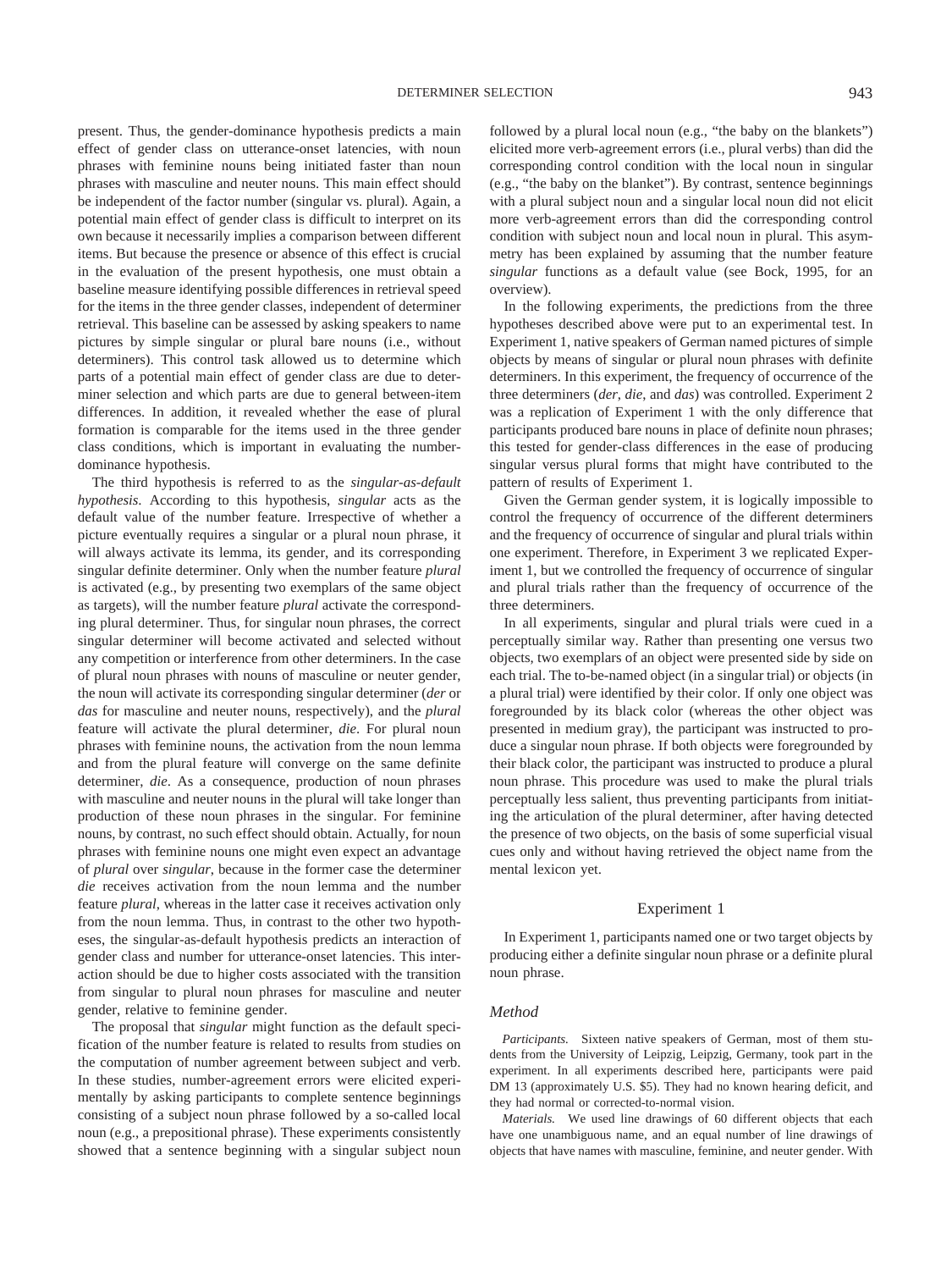one exception, the object names were identical to those used in a study by Schiller and Caramazza (2002); see the Appendix for a complete list. All line drawings were sized to fill a square of approximately  $45 \times 45$  mm. During the main experiment, two exemplars of a picture were presented side by side as double-object pictures. Singular trials were cued by presenting one target exemplar in black (RGB: 0, 0, 0; in the stimuluspresentation system used, RGB color codes vary from 0 to 63) and a second exemplar in medium gray (RGB: 42, 42, 42) on a light gray background (RGB: 60, 60, 60). Plural trials were cued by presenting both exemplars in black. Each experimental picture appeared once in the singular condition and once in the plural condition, yielding the following distribution of determiners: 20 occurrences of *der*, 20 of *das*, and 80 of *die* (20 occurrences of *die* from singular noun phrases with feminine nouns and 60 of *die* from the plural noun phrases across all three gender classes). To equate the probability of occurrence for the three determiners, we included another 60 filler objects, half with names of masculine gender and half with names of neuter gender. Each of these filler objects was presented twice in a singular trial. This way, for the whole set of items all three determiners appeared equally often, namely 80 times each. For the construction of a practice block to be presented at the beginning of the main experiment, 4 additional objects with names of feminine gender were selected. Together with 8 of the filler objects with masculine names and 8 of the filler objects with neuter names, these items were used for constructing 24 practice trials.

*Design.* There were two crossed variables: the three-level variable gender (masculine vs. feminine vs. neuter) and the two-level variable number (singular vs. plural). Both variables were tested within participants. Gender was tested between items, and number was tested within items.

Each participant received each of the 60 experimental pictures exactly once in the singular condition and once in the plural condition, resulting in 120 experimental trials. For the singular trials, the position of the target object (left vs. right) was systematically counterbalanced. The same held for the presentation sequence of the singular and plural condition. Across groups of participants, the items were reassigned to these four conditions in a way such that, overall, each item occurred in each condition equally often. The 120 experimental trials were intermixed with the 120 filler trials.

Eight different experimental lists were created according to the following general criteria: (a) Repetitions of an object were separated by at least eight intervening trials, (b) semantically or phonologically related objects did not appear in adjacent trials, (c) no more than five trials from the same gender class or with the same determiner followed each other, and (d) no more than five plural trials or five singular trials with the same position of the target object followed each other. The eight experimental lists were used equally often.

*Procedure.* Each participant was tested individually in a session lasting about 45 min. The participant was comfortably seated in a dimly lit room and separated from the experimenter by a partition wall. The visual stimuli were presented centered on a 17-in. (43.18-cm) monitor. Viewing distance was about 60 cm. The presentation of the visual stimuli and the online collection of the data were controlled by a Pentium computer. Speech-onset

latencies were measured to the closest millisecond with a voice key connected to the computer.

In the main experiment, a double-object picture was presented for 1 s. Participants named the picture as quickly as possible by producing either a singular noun phrase (if only one of the objects in the double-object picture appeared in black; e.g., "der Baum" [the tree]) or a plural noun phrase (if both objects appeared in black; e.g., "die Bäume" [the trees]). Speech-onset latencies were measured from the onset of the target picture; 750 ms after a response was registered, the next picture was presented. If no response was registered within 2 s, the next picture was presented with a delay of 750 ms.

The actual experiment consisted of three parts: a study phase, a training phase, and the main session. During the study phase participants studied a written instruction booklet that emphasized both the speed and accuracy of their responses. Participants also previewed all pictures and their names on the monitor. Each picture was presented in black in the center of the screen along with its name (as bare noun; i.e., without the definite determiner), and participants were instructed to only use these names during the experiment. During the training phase, each of the 120 experimental and filler items was presented once as a single object in black in the center of the monitor, and participants named them by producing singular bare nouns. The main experimental session started with the 24 practice trials followed by the 240 experimental and filler trials. After half of these trials, there was a short break.

# *Results and Discussion*

Observations were discarded from the reaction-time analyses whenever any of the following conditions held: (a) A picture had been named with other than the expected name; (b) a nonspeech sound preceded the target utterance, triggering the voice key; or (c) a dysfluency occurred or an utterance was repaired. Observations deviating from a participant's and an item's mean by more than two standard deviations were considered outliers and discarded from the reaction-time analyses. According to these criteria, 115 observations (6.0%) were marked as erroneous and 38 observations (2.0%) as outliers.

Averaged reaction times were submitted to analyses of variance (ANOVAs), involving the two fixed variables: number (singular vs. plural) and gender (masculine vs. feminine vs. neuter). Two complementary analyses were computed, each treating participants and items, respectively, as a random variable (Clark, 1973). In the following, we adopt an alpha level of  $p < .05$ . The *p* value of a statistical test is reported only if it did not reach this level.

Table 1 displays mean reaction times and error rates for the experimental trials, broken down by number and gender class. Plural noun phrases were produced significantly slower than sin-

Table 1

*Mean Reaction Times (in ms) and Error Rates (in Percentages) by Number and Gender for Experiment 1*

| Number                                        |                  |                |                    |                   |                    | Gender        |                   |                   |                  |               |                   |                   |
|-----------------------------------------------|------------------|----------------|--------------------|-------------------|--------------------|---------------|-------------------|-------------------|------------------|---------------|-------------------|-------------------|
|                                               |                  | Masculine      |                    |                   |                    | Feminine      |                   |                   |                  | Neuter        |                   |                   |
|                                               | M                | SЕ             | $\%$               | SЕ                | M                  | SЕ            | $\%$              | SЕ                | M                | SE            | $\%$              | SE                |
| Singular<br>Plural<br>Difference <sup>a</sup> | 653<br>673<br>20 | 12<br>18<br>11 | 4.7<br>10.9<br>6.2 | 1.2<br>2.0<br>2.7 | 655<br>649<br>$-6$ | 17<br>15<br>7 | 3.1<br>4.1<br>1.0 | 0.9<br>1.3<br>1.7 | 647<br>681<br>34 | 15<br>17<br>9 | 5.6<br>7.5<br>1.9 | 1.5<br>1.5<br>2.2 |

 $a$  Difference = plural minus singular.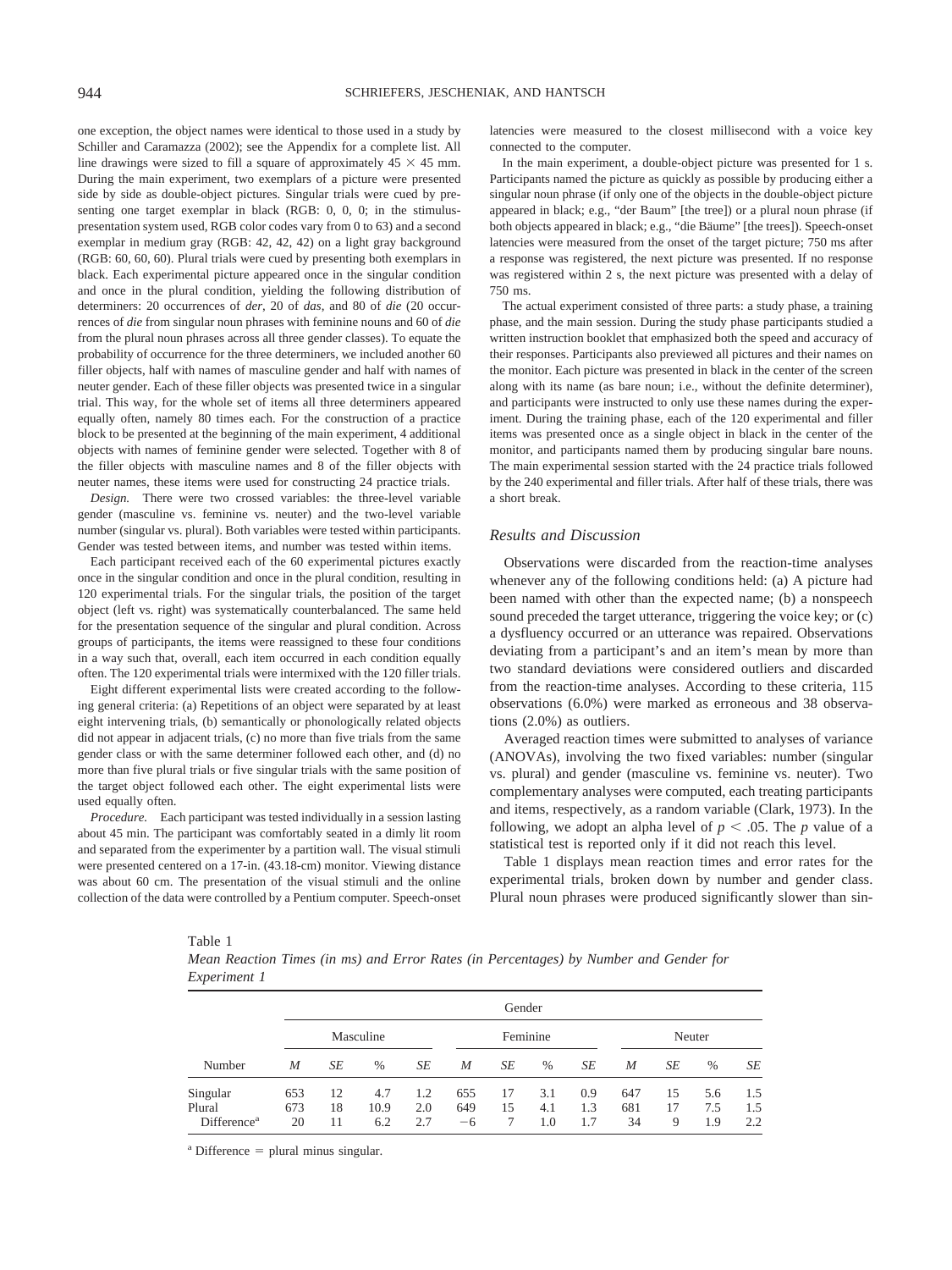| ×             |              |
|---------------|--------------|
| ۰,<br>۰.<br>v | ۰,<br>×<br>٧ |

|                                               |                 |               |                    |                   |                  | Gender       |                   |                   |                  |              |                   |                   |
|-----------------------------------------------|-----------------|---------------|--------------------|-------------------|------------------|--------------|-------------------|-------------------|------------------|--------------|-------------------|-------------------|
| Number                                        |                 |               | Masculine          | Feminine          |                  |              |                   | Neuter            |                  |              |                   |                   |
|                                               | M               | SЕ            | $\%$               | SЕ                | M                | SE           | $\%$              | SE                | M                | SE           | $\%$              | SE                |
| Singular<br>Plural<br>Difference <sup>a</sup> | 688<br>696<br>8 | 10<br>10<br>6 | 4.1<br>10.6<br>6.5 | 1.2<br>1.6<br>1.6 | 672<br>693<br>21 | 9<br>12<br>6 | 2.2<br>4.1<br>1.9 | 0.9<br>0.9<br>1.0 | 701<br>712<br>11 | 9<br>13<br>9 | 4.7<br>7.8<br>3.1 | 1.0<br>2.1<br>2.5 |

*Mean Reaction Times (in ms) and Error Rates (in Percentages) by Number and Gender for Experiment 2*

 $a$  Difference  $=$  plural minus singular.

Table 2

gular noun phrases (668 vs. 652 ms),  $F_1(1, 15) = 6.08$ ,  $MSE =$ 974.20;  $F_2(1, 57) = 6.16$ ,  $MSE = 1,163.00$ . They were also associated with more errors (7.5% vs. 4.5%),  $F_1(1, 15) = 3.51$ ,  $MSE = 2.49$ ,  $p = .081$ ;  $F<sub>2</sub>(1, 57) = 6.21$ ,  $MSE = 1.13$ . Whereas there was no reliable effect of gender in the analysis of reaction times,  $F_1(2, 30) = 1.61$ ,  $MSE = 832.76$ ,  $p = .22$ ;  $F_2 < 1$ , masculine nouns elicited more errors than did either feminine or neuter nouns. This effect was reliable in the participant analysis but only marginally significant in the item analysis (7.8% vs. 3.6% vs. 6.6%),  $F_1(2, 30) = 7.32$ ,  $MSE = 0.82$ ,  $p < .01$ ;  $F_2(2,$ 57) = 2.37,  $MSE = 2.03$ ,  $p = .10$ . Most important, in the analysis of reaction times, the Gender Class  $\times$  Number interaction was reliable,  $F_1(2, 30) = 6.82$ ,  $MSE = 479.76$ ;  $F_2(2, 57) = 3.32$ ,  $MSE = 1,163.00$ . *T* tests revealed that the increase in naming latencies from singular to plural noun phrases was marginally significant for nouns of masculine gender (20-ms difference),  $t_1(15) = 1.82, p = .09; t_2(19) = 2.02, p = .06$ , and reliable for nouns of neuter gender (34-ms difference),  $t_1(15) = 3.98$ ;  $t_2(19) = 2.56$ <sup>3</sup> By contrast, for nouns of feminine gender, there was a trend in the opposite direction, which, however, was not significant (6-ms difference; both  $ts < 1$ ).

The significant Gender Class  $\times$  Number interaction supports the singular-as-default hypothesis and is in conflict with the predictions from the other two hypotheses. Furthermore, the interaction is precisely of the type predicted by the singular-as-default hypothesis. There were reaction-time costs for plural noun phrases with masculine and neuter nouns relative to the corresponding singular-noun phrases, whereas no such cost was obtained for noun phrases with feminine nouns.

However, as pointed out above, the gender-class comparisons are inevitably between-item comparisons. Therefore, we performed Experiment 2 as a control experiment. It was identical to Experiment 1, except for the utterance format used; in Experiment 2, participants were instructed to name the pictures by bare singular or plural nouns (i.e., without gender-marked determiners). The predictions for Experiment 2 were straightforward. If the Gender Class  $\times$  Number interaction observed in Experiment 1 was due to determiner competition in the way proposed by the singularas-default hypothesis, rather than gender-class differences in the ease of producing singular versus plural forms, this interaction should not obtain in Experiment 2.

#### Experiment 2

Experiment 2 compared the production of bare singular nouns with the production of bare plural nouns, in which no determiner selection was required, using the same materials and the same procedure as Experiment 1. It allowed us to test whether the Gender Class  $\times$  Number interaction obtained in Experiment 1 was due to differences between the items in the three gender classes, such as, for example, the relative ease of plural formation in the three gender classes.

# *Method*

*Participants.* Sixteen students from the University of Leipzig took part in the experiment.

*Materials.* The materials were identical to those used in Experiment 1. *Design.* The design was identical to the one used in Experiment 1.

*Procedure.* The procedure was the same as the one used in Experiment 1, with the only exception being that in the main experiment participants were instructed to produce singular nouns (e.g., "Baum" [tree]) if only one of the objects in the double-object picture was presented in black and to produce plural nouns (e.g., "Bäume" [trees]) if both objects were presented in black.

#### *Results and Discussion*

The raw data were treated as in Experiment 1. According to these criteria, 107 observations (5.6%) were marked as erroneous and 31 observations (1.6%) as outliers.

Table 2 displays mean reaction times and error rates for the experimental trials, broken down by number and gender class. As in Experiment 1, plural noun phrases were produced significantly slower than singular noun phrases (700 vs. 687 ms),  $F_1(1, 1)$  $15$ ) = 8.26, *MSE* = 484.79;  $F_2(1, 57)$  = 7.37, *MSE* = 954.48, and elicited more errors  $(7.7\%$  vs. 3.7%),  $F_1(1, 15) = 32.54$ ,  $MSE = 0.44; F_2(1, 57) = 5.80, MSE = 1.97. Although gender was$ significant in the participant analysis, both in the analysis of reaction times,  $F_1(2, 30) = 10.20$ ,  $MSE = 459.78$ ;  $F_2 < 1$ , and in the analysis of error rates,  $F_1(2, 30) = 5.62$ ,  $MSE = 1.09$ ;  $F_2(2, 1.09)$ 57) = 2.07,  $MSE = 2.33$ ,  $p = .14$ , this effect was not confirmed in the item analyses. Most important, in contrast to Experiment 1, there was no Gender Class  $\times$  Number interaction, neither in the analysis of reaction times,  $F_1(2, 30) = 1.01$ ,  $MSE = 349.85$ ,  $p =$ 

<sup>&</sup>lt;sup>3</sup> The fact that the 20-ms effect for nouns of masculine gender was not reliable might be explained by the fact that for this item group the number effect in part manifested itself in the error-rate pattern. In fact, the 6.2% increase from singular to plural noun phrases was reliable in both the participant and item analysis,  $t_1(15) = 2.33$ ,  $p < .05$ ;  $t_2(19) = 2.36$ ,  $p <$ .05. There was no such effect for the other two gender classes.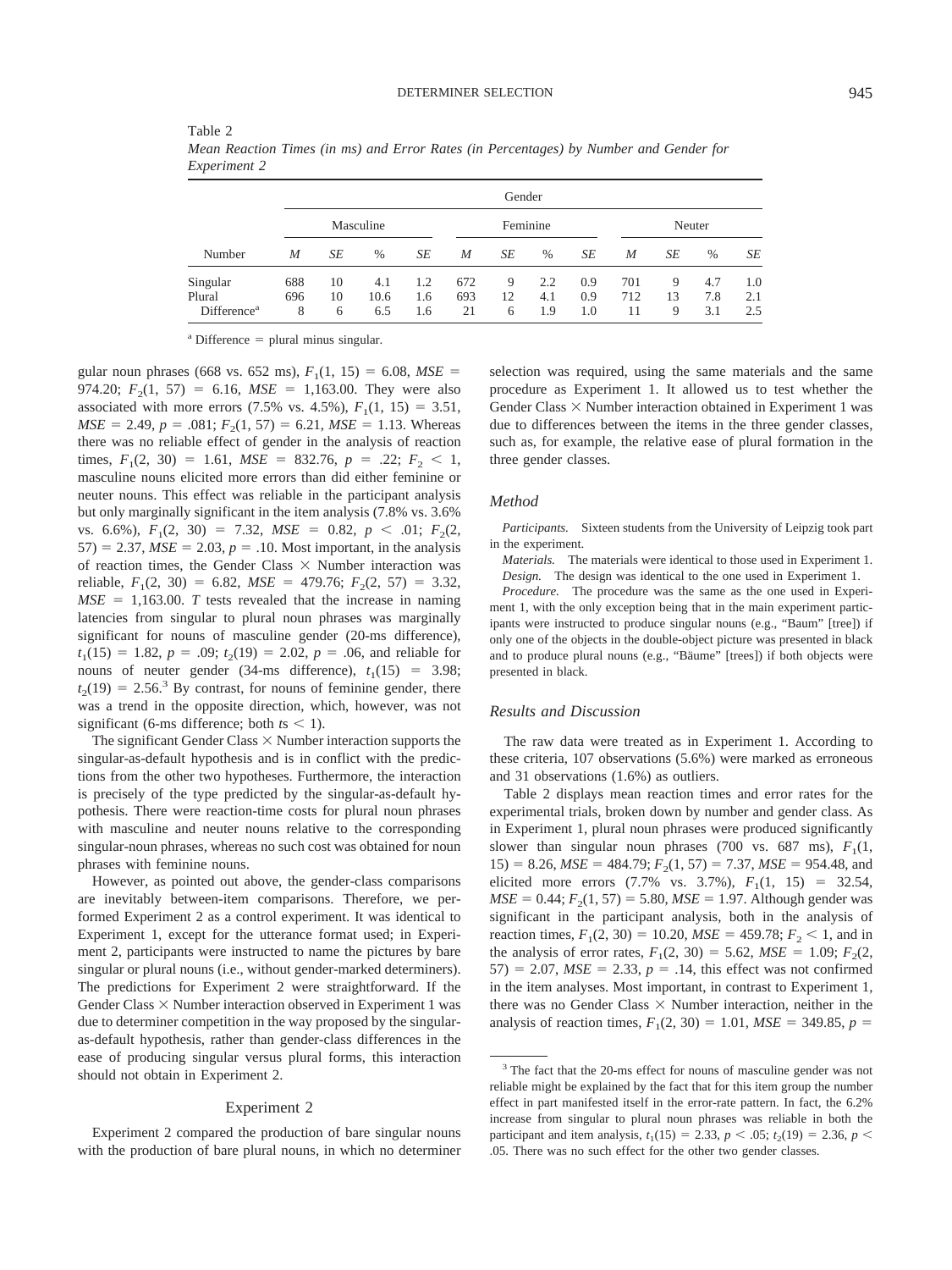.38;  $F_2$  < 1, nor in the analysis of error rates,  $F_1(2, 30) = 1.42$ ,  $MSE = 1.33, p = .26; F_2 < 1.$ 

The absence of a Gender Class  $\times$  Number interaction in Experiment 2 indicates that the corresponding interaction in Experiment 1 was due to determiner competition as captured in the singular-as-default hypothesis. For masculine and neuter nouns, the selection of the plural determiner is hindered by the activation of the different singular determiners, whereas for feminine nouns, the selection of the plural determiner profits from the fact that the *singular* default and the number feature *plural* activate the same determiner.

The singular-as-default hypothesis also implies a specific prediction concerning the speed with which singular noun phrases can be produced. According to this hypothesis, only the singular determiner should be activated on singular trials, whereas the plural determiner is not activated. If this is correct, singular noun phrases with a definite determiner should be equally fast for all three gender classes. By contrast, according to the gender-dominance hypothesis, the plural determiner also becomes activated in producing singular noun phrases. If this is the case, feminine singular noun phrases with a definite determiner should be produced faster than the corresponding masculine or neuter singular noun phrases because for feminine singular noun phrases the singular determiner and the plural determiner are identical, whereas for masculine and neuter singular noun phrases, two different determiners should become activated. The results from Experiment 1 show no advantage of singular noun phrases with feminine nouns over singular noun phrases with either masculine or neuter nouns (for reaction times, both  $F_s$  < 1; for error rates,  $F_1[2, 30] = 1.53$ ,  $MSE = 0.67$ ,  $p = .23$ ;  $F_2 < 1$ ). However, the interpretation of this finding is complicated because possible effects of determiner retrieval might have been obscured by differences in the ease of item recognition, lemma retrieval, or both of these factors across the item sets used in the three gender conditions. In fact, when participants produced singular bare nouns in Experiment 2, there was some effect of gender, although it was only reliable in the participant analysis of reaction times,  $F_1(2, 30) = 8.71$ ,  $MSE = 389.92$ ;  $F_2(2, 57) = 1.21$ ,  $MSE = 4,282.71$ ,  $p = .31$ . To take this variable into account, we performed a joint analysis of the singular conditions of Experiment 1 and 2, with experiment as the between-participant factor and gender class as the within-participant factor. This analysis revealed no significant main effect of gender (for reaction times,  $F_1[2, 60] = 1.57$ ,  $MSE = 578.83$ ,  $p = .22$ ;  $F_2[2, 57] = .29$ ,  $MSE = 6,731.01, p = .75$ ; for error rates,  $F_1[2, 60] = 3.01$ ,  $MSE = 0.70$ ,  $p = .06$ ;  $F<sub>2</sub>[2, 57] = 1.80$ ,  $MSE = 0.93$ ,  $p = .17$ ), but it did reveal a significant interaction of these two factors for reaction times,  $F_1(2, 60) = 4.78$ ,  $MSE = 578.83$ ;  $F_2(2, 57) = 4.27$ ,  $MSE = 771.56$ . This pattern reflects a smaller difference between naming latencies for singular noun phrases and singular bare nouns for items of feminine gender than for items of either masculine or neuter gender, resulting from particularly fast bare-noun-naming latencies for the former item set. Subsequently computed *t* tests on reaction times revealed significant differences between singular bare nouns and singular noun phrases for all but the feminine nouns in the participant analysis. It is important to note that this pattern runs exactly opposite to what one would predict if plural determiners were activated during singular noun phrase production. In such a case, the difference should have been particularly large for items of feminine gender.

Together, the results of Experiments 1 and 2 suggest that in producing a plural noun phrase with definite determiners both the singular and the plural determiner are activated, whereas in producing a singular noun phrase only the singular determiner becomes activated. This is in line with the predictions of the singularas-default hypothesis.

Before turning to the General Discussion, we report one more experiment. In Experiments 1 and 2, the proportion with which the three determiners (*der* [singular masculine), *das* [singular neuter], and *die* [singular feminine and plural for all three gender classes]) occurred was kept equal, to avoid the fact that participants would be biased to strategically prepare some particular determiner. That is, across critical and filler trials, each determiner occurred 80 times. However, controlling for the frequency of occurrence of the three determiners inevitably led to an imbalance of singular and plural noun phrases. Across critical trials and filler trials, there were 180 singular trials and only 60 plural trials. Obviously, given the German determiner system, it is logically impossible to balance the occurrence of the specific determiners and the occurrence of singular and plural trials simultaneously. However, it could be argued that the predominance of singular trials in the previous experiments artificially induced the use of the singular feature as a default. To rule out this possibility, we performed Experiment 3. It was a replication of Experiment 1, with the only difference being that this time the proportion of singular and plural trials rather than the proportion of the different determiners was controlled. This was accomplished in Experiment 3 by eliminating the filler trials of Experiments 1 and 2. As a consequence, there were 120 trials left, half singular trials and half plural trials. We hypothesized that if the use of *singular* as the default number feature was an artifact induced by the unequal proportion of singular and plural trials in Experiment 1, then the Gender Class  $\times$  Number interaction as obtained in Experiment 1 should disappear in Experiment 3. If, however, the use of *singular* as the default number feature is a genuine characteristic of determiner retrieval, the interaction should be replicated in Experiment 3. If the interaction was obtained, it could take two different forms. First, it might take the same form as in Experiment 1, that is, as a plural cost for noun phrases with masculine and neuter nouns, and as a significantly reduced plural cost (or none at all) for noun phrases with feminine nouns. Second, the equal proportion of singular and plural trials (as opposed to a predominance of singular trials in the preceding experiments) might speed up the production of plural noun phrases relative to singular noun phrases for all gender classes. In this case, there should still be a Gender Class  $\times$  Number interaction. However, the net plural costs for masculine and neuter should be somewhat reduced relative to Experiment 1, and for feminine trials there could even be some tendency toward a plural gain.

#### Experiment 3

Experiment 3 was a replication of Experiment 1. However, rather than controlling the relative proportion of the different determiners, we controlled for the relative proportion of singular and plural trials.

#### *Method*

*Participants.* Sixteen students from the University of Leipzig took part in the experiment.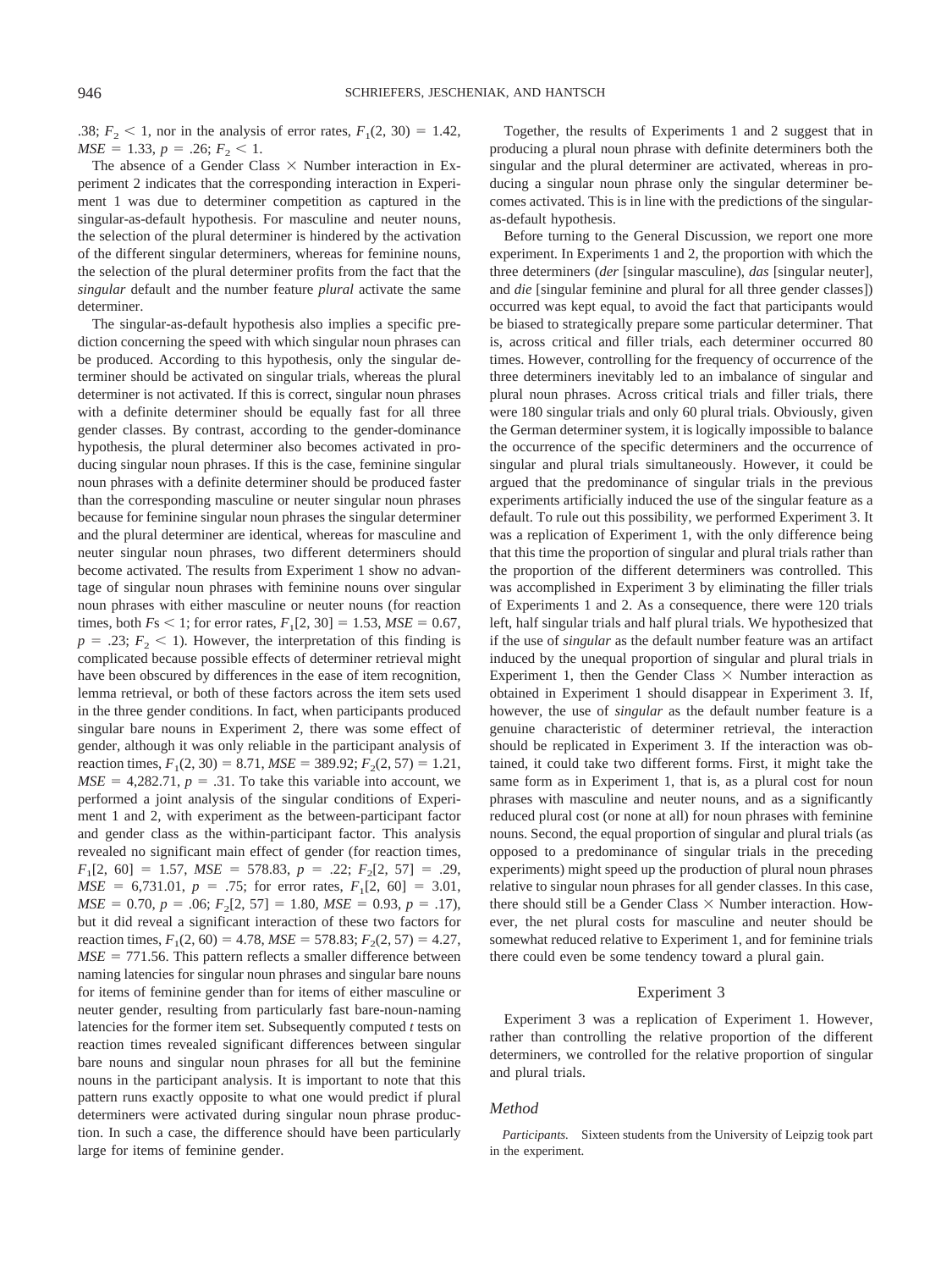*Materials.* The materials were identical to those used in the critical trials of Experiment 1. The 120 filler trials of Experiment 1 were not used in the present experiment.

*Design.* The design was identical to the one used in Experiment 1.

*Procedure.* The procedure was the same as the one used in Experiment 1.

#### *Results and Discussion*

The raw data were treated the same as in Experiment 1. According to these criteria, 120 observations (6.3%) were marked as erroneous and 47 observations (2.5%) as outliers.

Table 3 displays mean reaction times and error rates broken down by number and gender class. In contrast to Experiment 1, the effect of number on reaction times did not reach significance (both  $Fs < 1$ ), suggesting that in the present experiment there was indeed a general reduction of overall plural costs. However, the plural condition still yielded a significantly higher error rate than did the singular condition,  $F_1(1, 15) = 12.27$ ,  $MSE = 0.49$ ;  $F_2(1, 15) = 12.27$  $57$ ) = 4.85,  $MSE$  = 0.99. This reduced impact of the number effect is presumably due to the equal distribution of singular and plural trials, the (necessarily correlated) dominance of responses with the determiner *die,* or both these variables. The effect of gender class on reaction times was marginally significant in the participant analysis,  $F_1(2, 30) = 3.07$ ,  $MSE = 784.04$ ,  $p = .06$ , and not significant in the item analysis,  $F_2(2, 57) = 1.09$ ,  $MSE = 361,381$ ,  $p = .34$ . Gender did not have an effect on error rates. Most important, as in Experiment 1, the Gender Class  $\times$  Number interaction was significant in the analyses of reaction times,  $F_1(2)$ ,  $30) = 5.25, MSE = 569.21; F<sub>2</sub>(2, 57) = 3.75, MSE = 920.91$  (for error rates, both  $Fs < 1$ ). *T* tests were computed to further analyze this interaction. For feminine nouns the 18-ms decrease in the plural condition was reliable,  $t_1(15) = 2.22$ ;  $t_2(19) = 2.87$ . For neuter nouns the 20-ms increase in the plural condition was marginally significant in the participants analysis,  $t_1(15) = 1.95$ ,  $p =$ .07;  $t_2(19) = 1.41$ ,  $p = .17$ . None of the other effects were reliable.

Thus, keeping the proportion of singular and plural trials equal (and thus having a dominance of responses with the determiner *die*) led to a reduction of the overall plural costs. Nevertheless, the critical Gender Class  $\times$  Number interaction again was significant and took a form in support of the singular-as-default hypothesis.

A comparison of Tables 1 and 3 confirms this picture. Reaction times and error rates for singular noun phrases were highly comparable in Experiments 1 and 3. By contrast, the reaction-time difference between the singular and the plural conditions in Experiment 3 was smaller than in Experiment 1, and this reduction was almost identical for all three gender classes (15-, 12-, and 14-ms reduction for nouns of masculine, feminine, and neuter gender, respectively).

#### General Discussion

The investigation of the production of noun phrases with gender-marked elements such as definite determiners provides a means for studying the way in which lexically specified syntactic features like grammatical gender are used in the course of language production. As discussed in the introduction, Schriefers (1993, see also Levelt et al., 1999) proposed that in producing a noun phrase with a gender-marked determiner, speakers have to retrieve an abstract feature specifying the noun's grammatical gender. This process is assumed to be a competitive process. Miozzo and Caramazza (1999, see also Caramazza et al., 2001), however, suggested that the competition occurs at the level of the actual determiners and not at the level of some abstract gender representation. In the present article, we put different versions of this determiner-selection hypothesis to an experimental test.

In our experiments, we used a simple picture-naming task. Participants named pictures of one or two target objects by either singular or plural noun phrases. Unlike in the picture–word task used in previous studies on gender and determiner processing, there should be no competition between different abstract gender features in this task. The target noun's lemma makes available its grammatical gender, and because no additional stimulus also activating gender-related information is present (such as a gendercongruent or gender-incongruent distractor word, as in Schriefers, 1993), there should be no competition in the process of retrieving the abstract gender representation.

However, if determiner selection is a competitive process, as proposed by Caramazza and colleagues (Caramazza et al., 2001; Miozzo & Caramazza, 1999), one should expect effects from competition between different determiners even in our pure production task. We specified three different hypotheses with respect to the question of how gender and number should affect naming latencies for the case that different determiners compete for selection. The results of Experiments 1 and 3 (noun phrases with definite determiners) showed a Gender Class  $\times$  Number interaction, whereas this interaction was absent in Experiment 2 (bare nouns). This interaction has meanwhile been replicated in German and Dutch. For German, we replicated the Gender Class  $\times$  Num-

Table 3

| Mean Reaction Times (in ms) and Error Rates (in Percentages) by Number and Gender for |  |  |  |  |  |
|---------------------------------------------------------------------------------------|--|--|--|--|--|
| Experiment 3                                                                          |  |  |  |  |  |

|                                               |                 |                     |                   |                   |                     | Gender              |                   |                   |                  |                      |                   |                   |
|-----------------------------------------------|-----------------|---------------------|-------------------|-------------------|---------------------|---------------------|-------------------|-------------------|------------------|----------------------|-------------------|-------------------|
| Number                                        |                 | Masculine           |                   |                   |                     | Feminine            |                   |                   |                  | Neuter               |                   |                   |
|                                               | M               | SЕ                  | $\%$              | SЕ                | M                   | SЕ                  | $\%$              | SЕ                | M                | SЕ                   | $\%$              | SE                |
| Singular<br>Plural<br>Difference <sup>a</sup> | 656<br>661<br>5 | 10.8<br>13.2<br>8.0 | 5.9<br>8.4<br>2.5 | 0.9<br>1.6<br>1.4 | 652<br>634<br>$-18$ | 13.1<br>15.2<br>8.3 | 4.4<br>5.6<br>1.2 | 1.1<br>1.4<br>1.7 | 646<br>666<br>20 | 13.4<br>16.9<br>10.2 | 4.7<br>8.4<br>3.7 | 0.8<br>1.7<br>2.0 |

 $a$  Difference = plural minus singular.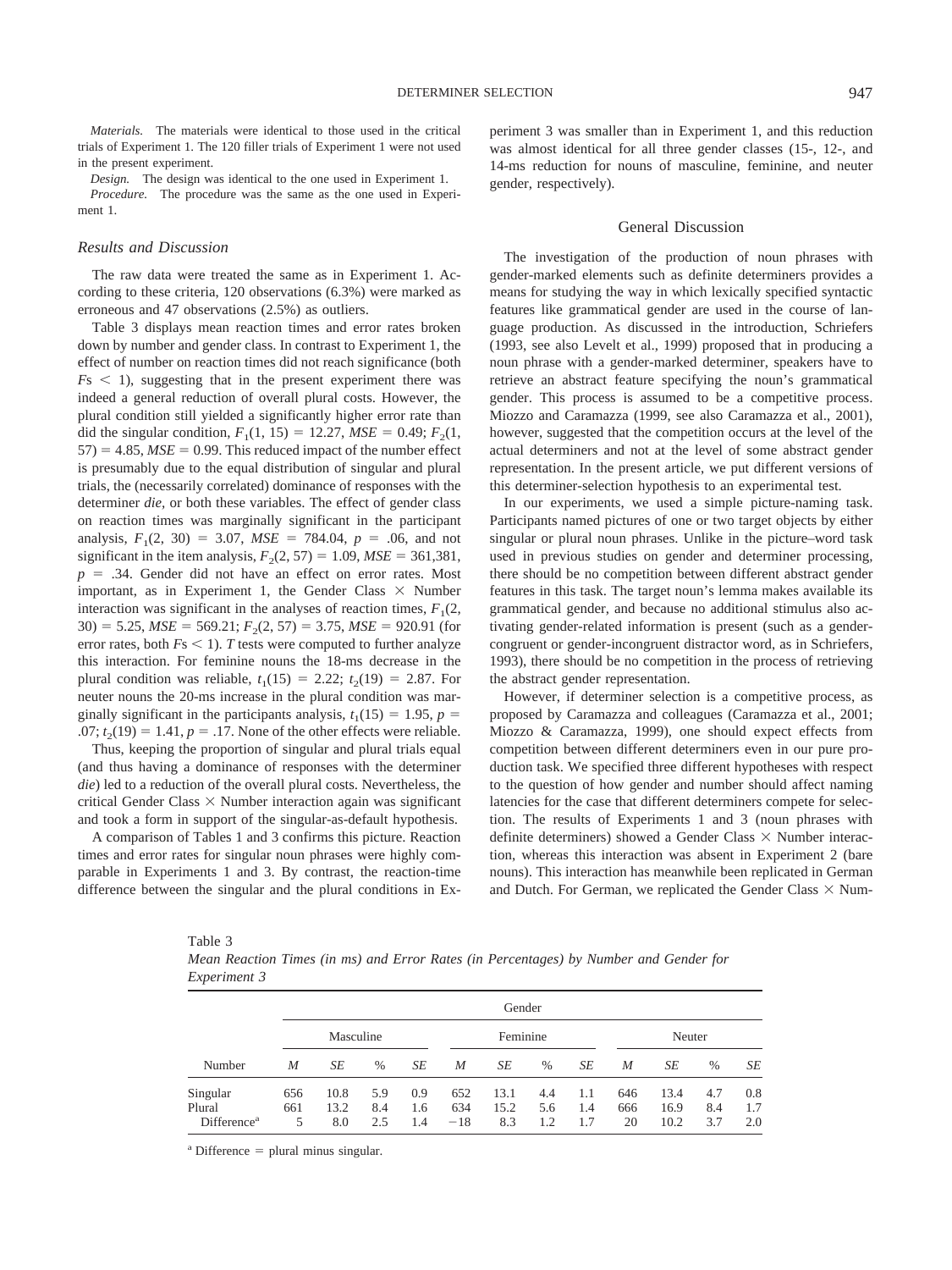ber interaction in an additional experiment in which the production of singular or plural noun phrases was cued with a delay of 100 ms relative to picture presentation. For Dutch, a Gender Class  $\times$ Number interaction has been obtained by Janssen and Caramazza (2002, see also Caramazza et al., 2001). Dutch distinguishes nouns of common gender (requiring the determiner *de* in singular and plural noun phrases) from nouns of neuter gender (requiring the determiner *het* in singular noun phrases and *de* in plural noun phrases). Janssen and Caramazza found a plural cost for neuter gender nouns and a plural gain for common gender nouns, resulting in a reliable Gender Class  $\times$  Number interaction. In their experiment, singular and plural utterances were induced by presenting a single object or two identical objects, respectively. These results show that our pattern of results also generalizes to a different language with a similar determiner system as German, and that this pattern does not depend on specific details of eliciting singular and plural utterances.

The overall pattern of results (see Figure 1 for a summary) is in line with the predictions of one of these hypotheses, namely the singular-as-default hypothesis.

According to this hypothesis, a noun will always automatically activate its gender-marked singular determiner. When the target utterance is a plural noun phrase, the conceptually specified feature plural will in addition activate the plural determiner. Because German nouns of masculine and neuter gender have different singular and plural determiners, these determiners compete if a plural noun phrase is to be produced. By contrast, because the singular and plural determiners for feminine nouns are identical, no determiner competition should be observable for plural noun phrases with feminine nouns. Figure 2 gives an outline of how the singular-as-default hypothesis can be captured in recent psycholinguistic models of the mental lexicon (e.g., Jescheniak & Levelt, 1994; Levelt et al., 1999).

One should note that the model representation in Figure 2 incorporates two assumptions. First, definite determiners are represented at the lemma level as well as at the level of phonological form. Second, at the lemma level but not at the word-form level, there are two distinct representations for the determiner *die*, one for its function as the singular feminine determiner, and one for its function as the plural determiner for all three gender classes. In this scenario, the observed interaction between gender and number is due to the fact that for feminine nouns the singular and plural determiner lemmas converge on one common phonological form, whereas this is not the case for masculine and neuter nouns. Thus, for plural noun phrases of all three gender classes there would be determiner competition at the lemma level. At the phonological level there should also be competition for masculine and neuter nouns but not for feminine nouns.

Of course, there are other scenarios conceivable. First, one could introduce the assumption that the determiners for singular feminine and for the plural of all three gender classes have one shared lemma representation and that this lemma is connected to one corresponding phonological form. In this case, the Gender Class  $\times$ Number interaction would be due to competition at the lemma level and not at the level of phonological form. For plural noun phrases with masculine or neuter nouns, two determiner lemmas would compete for selection, whereas such competition would not obtain for plural noun phrases with feminine nouns. Although our data do not exclude this possibility, it would be in conflict with the definition and function of the lemma level. The lemma level is assumed to represent syntactic information independent of its eventual phonological realization (e.g., Levelt et al., 1999). Therefore, it appears to be odd to stipulate that two lexical elements with clearly different syntactic function are represented by a single lemma. This problem becomes even more evident for a language like German in which determiners carry information not only about number and gender but also about case. For example, the determiner *die* also functions as the accusative singular determiner for nouns of feminine gender. Furthermore, such a move would imply that the lemma level representation is informed about pho-



*Figure 1.* Mean reaction time (RT) differences (plural utterance minus singular utterance) and standard errors (in milliseconds) by gender for Experiments  $1-3$ . Exp = experiment; masc = masculine; fem = feminine.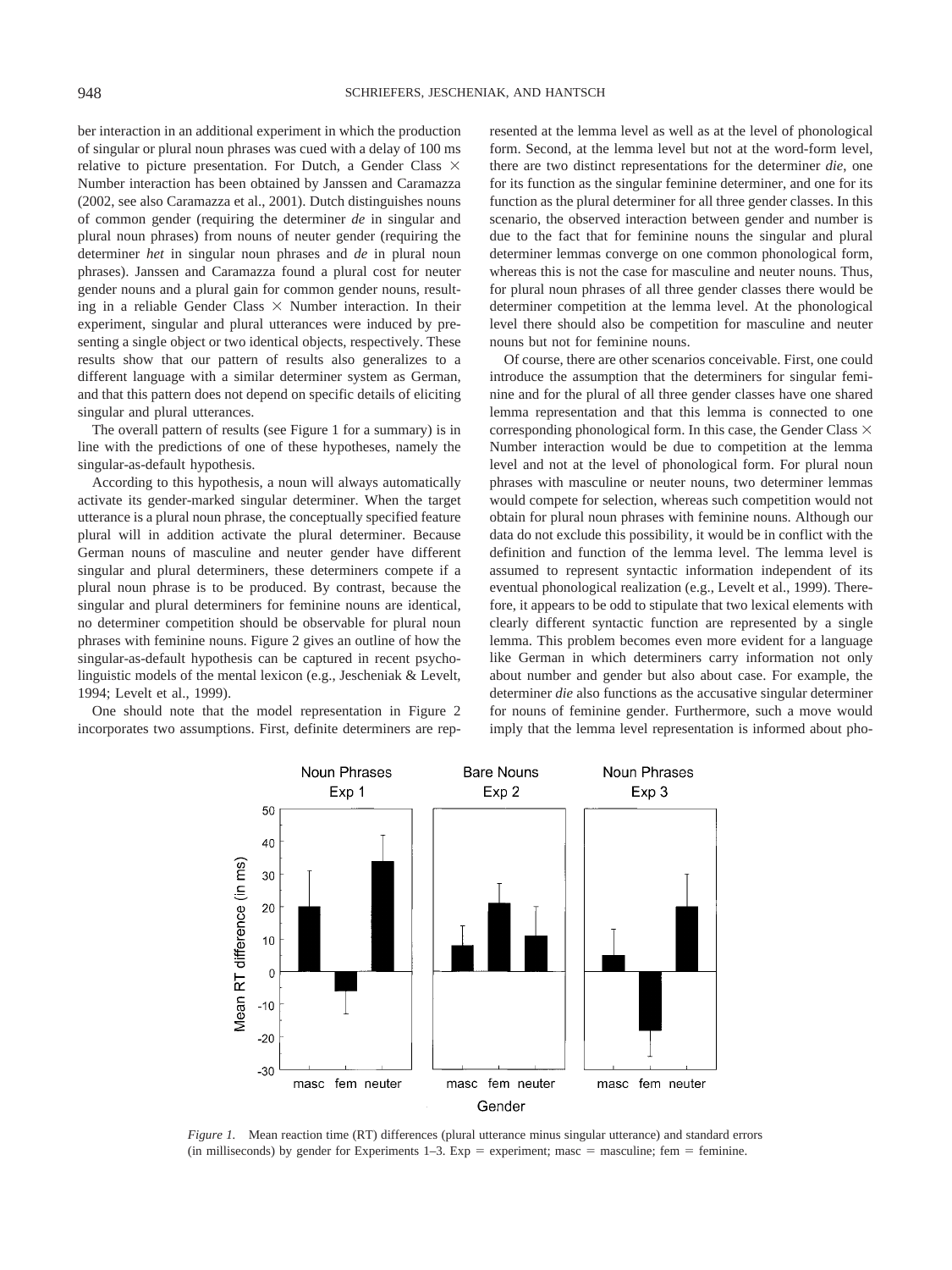

*Figure 2.* Simplified model representation of a fragment from the German mental lexicon. masc = masculine;  $fem = feminine; neut = neuter.$ 

nological properties, an assumption that is in conflict with its original motivation.

Second, one could introduce the assumption that determiners are not represented at the lemma level at all. Rather, the diacritic plural feature or the gender feature could be linked directly to the determiner's phonological representation. However, each abstract gender node connects not only to definite determiners but also to a number of other gender-marked elements, including pronouns (e.g., Jescheniak et al., 2001; Schmitt, Meyer, & Levelt, 1999) as well, and this fact argues against linking syntactic features directly to the determiner's phonological representation without an intervening lemma representation. In line with this argument, Alario and Caramazza (2002) have recently provided evidence from French that also strongly suggests that direct activation of determiners from individual syntactic features does not provide a complete account of determiner selection.

In conclusion, the present data demonstrate that in noun phrase production singular and plural determiners compete for selection. This competition pattern was shown to be asymmetric such that singular determiners are coactivated during the production of plural noun phrases, whereas plural determiners are not substantially activated during the production of singular noun phrases. This supports the hypothesis that *singular* acts as the default value of the number feature of nouns, in line with a corresponding proposal made in the context of number agreement between subject and verb (see Bock, 1995). Furthermore, given the pattern of the competition effects, there must be some shared lexical representation for determiners with the same form (i.e., the singular definite determiner for the gender class feminine and the plural definite determiner for all gender classes). There are strong theoretical reasons to locate this overlap in representation at the level of word forms in line with previous empirical findings and suggestions (Cutting & Ferreira, 1999; Dell, 1990; Jescheniak & Levelt, 1994). This, in turn, fits well with the assumption that determiner competition occurs at the level of word forms, an assumption that also allows one to preserve the view that the lemma level is an abstract level of syntactic representation that is independent of the phonological form of the eventual utterance. Finally, our observation opens up the possibility that at least some part of the gender-congruency effect obtained in the picture–word task is to be explained in terms of determiner competition as opposed to competition between abstract gender representations.

#### References

- Alario, F.-X., & Caramazza, A. (2002). The production of determiners: Evidence from French. *Cognition, 82,* 179–223.
- Bock, J. K. (1995). Producing agreement*. Current Directions in Psychological Science, 4,* 56–61.
- Caramazza, A., Miozzo, M., Costa, A., Schiller, N. O., & Alario, F.-X. (2001). A cross-linguistic investigation of determiner production. In E. Dupoux (Ed.), *Language, brain, and cognitive development: Essays in honor of Jacques Mehler* (pp. 209–226). Cambridge, MA: MIT Press.
- Clark, H. H. (1973). The language-as-fixed-effect fallacy: A critique of language statistics in psychological research. *Journal of Verbal Learning and Verbal Behavior, 12,* 335–359.
- Cutting, C. J., & Ferreira, V. S. (1999). Semantic and phonological information flow in the production lexicon. *Journal of Experimental Psychology: Learning, Memory, and Cognition, 25,* 318–344.
- Dell, G. S. (1990). Effects of frequency and vocabulary type on phonological speech errors. *Language and Cognitive Processes, 5,* 313–349.
- Janssen, N., & Caramazza, A. (2002). *The selection of closed-class words in noun phrase production: The case of Dutch determiners.* Manuscript submitted for publication.
- Jescheniak, J. D., & Levelt, W. J. M. (1994). Word frequency effects in speech production: Retrieval of syntactic information and of phonolog-